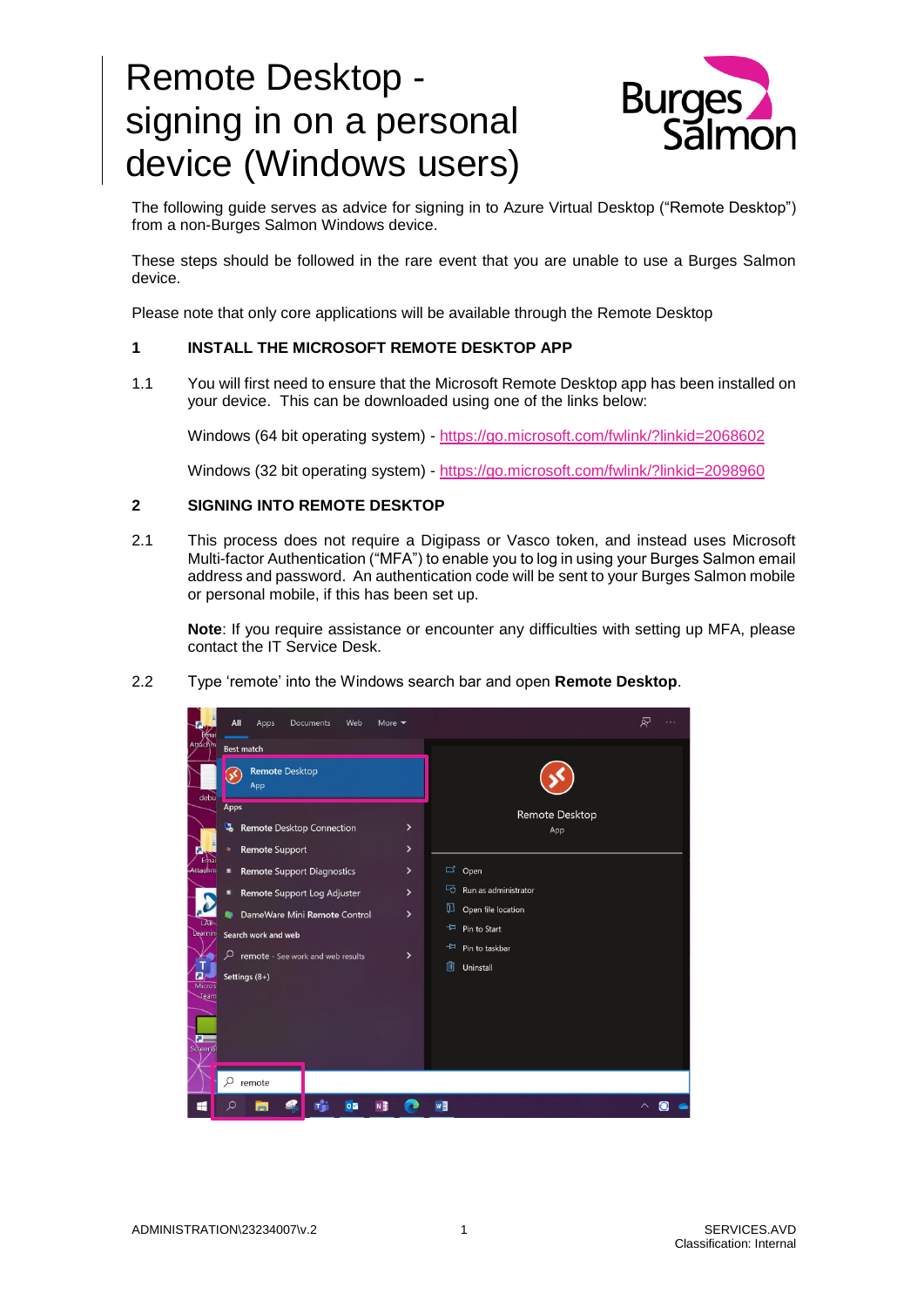#### 2.3 Click **Subscribe**



2.4 Enter your Burges Salmon email address when prompted, followed by your Burges Salmon password.

| Sign in                                                         | ← jamie.davis@burges-salmon.com<br>Enter password |
|-----------------------------------------------------------------|---------------------------------------------------|
| Email address, phone number or Skype<br>No account? Create one! | Password                                          |
| Can't access your account?                                      | Forgotten my password                             |
| <b>Back</b><br><b>Next</b>                                      | Sign in                                           |

2.5 Choose the **Text** option to authenticate your access. Enter the verification code that has been sent to your registered mobile phone.

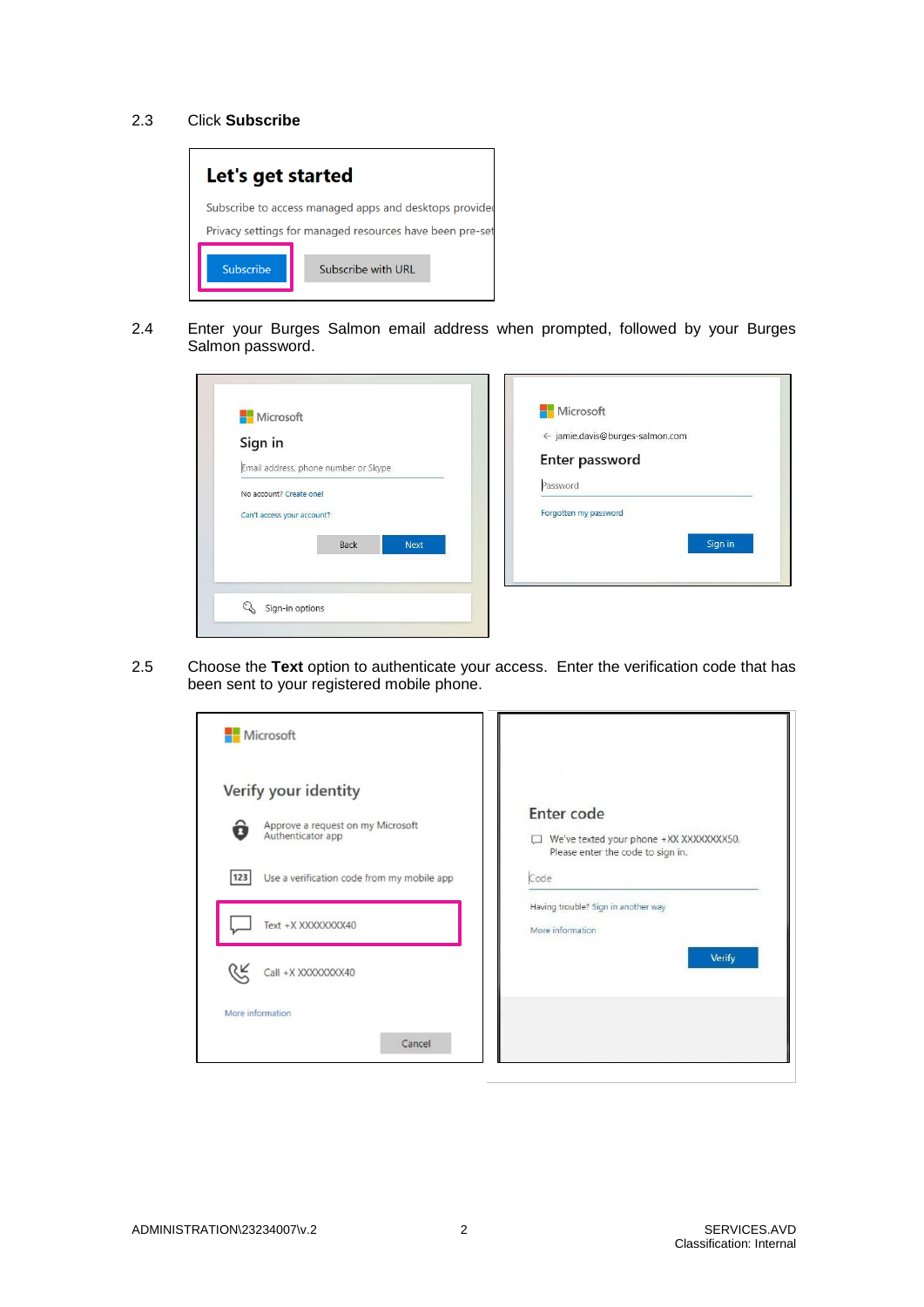2.6 Uncheck the option to '**Allow my organisation to manage my device'** and click **No, sign in to this app only**



2.7 The Remote Desktop window will appear on screen. Double click on the **Burges Salmon Desktop** icon and enter your Burges Salmon password again when prompted.

| ► Burges Salmon Desktop | <b>Windows Security</b><br>Enter your credentials                                                                                                  | $\times$ |
|-------------------------|----------------------------------------------------------------------------------------------------------------------------------------------------|----------|
| <b>Burges</b><br>Salmo  | These credentials will be used to connect to Burges Salmon<br>Desktop.<br>Password<br>Jamie.Davis@burges-salmon.com<br>Remember me<br>More choices |          |
|                         | OK<br>Cancel                                                                                                                                       |          |

- 2.8 The familiar Burges Salmon desktop will now begin to load. This will include all core applications and desktop shortcuts that are available to you, based on your account.
- 2.9 You can make this window smaller (if needed) by clicking on the blue bar that appears at the very top of the screen.

## **3 OUTLOOK**

3.1 You will be able to access all emails in your mailbox, however only those from the past month will be downloaded initially. Older emails can be located by clicking into the Outlook search bar at the top of your screen and using the additional Search options that appear.

| Send / Receive<br>Home<br>File                                                                                   | Folder<br><b>View</b><br>iManage<br>Search                                            | Q Tell me what you want to do                                                                                                                                            |                                                                |                        |
|------------------------------------------------------------------------------------------------------------------|---------------------------------------------------------------------------------------|--------------------------------------------------------------------------------------------------------------------------------------------------------------------------|----------------------------------------------------------------|------------------------|
| 5<br><b>Current Folder</b><br>8<br><b>Subfolders</b><br>All<br>Current<br>Mailboxes Mailbox 20 All Outlook Items | <b>UD</b><br>Û<br>P<br>From Subject<br>Has<br>Include<br>Older Results<br>Attachments | $\overline{\mathbf{m}}$ This Week $\sim$ $\blacktriangleright$ Flagged<br>$\frac{1}{2}$ Sent To $\sim$<br>Important<br>Categorized<br>+ More -<br>$\bigcirc$ Unread<br>۰ | ×<br>Close<br>Search<br>Recent<br>Searches * Tools *<br>Search |                        |
| Scope                                                                                                            | Results                                                                               | Refine                                                                                                                                                                   | Options<br>Close                                               | $\boldsymbol{\wedge}$  |
| iManage E-Mail Management                                                                                        |                                                                                       |                                                                                                                                                                          |                                                                | $\mathbf{v} \times$    |
| Search for Workspaces (shortcut) - (Ctrl+9)                                                                      |                                                                                       | 日記憶中<br><b>R</b> File                                                                                                                                                    | Actions $\sim$<br>Save Attachments -                           | <b>E Q</b>             |
| A Favorites                                                                                                      | All Unread                                                                            |                                                                                                                                                                          |                                                                | <b>Current Mailbox</b> |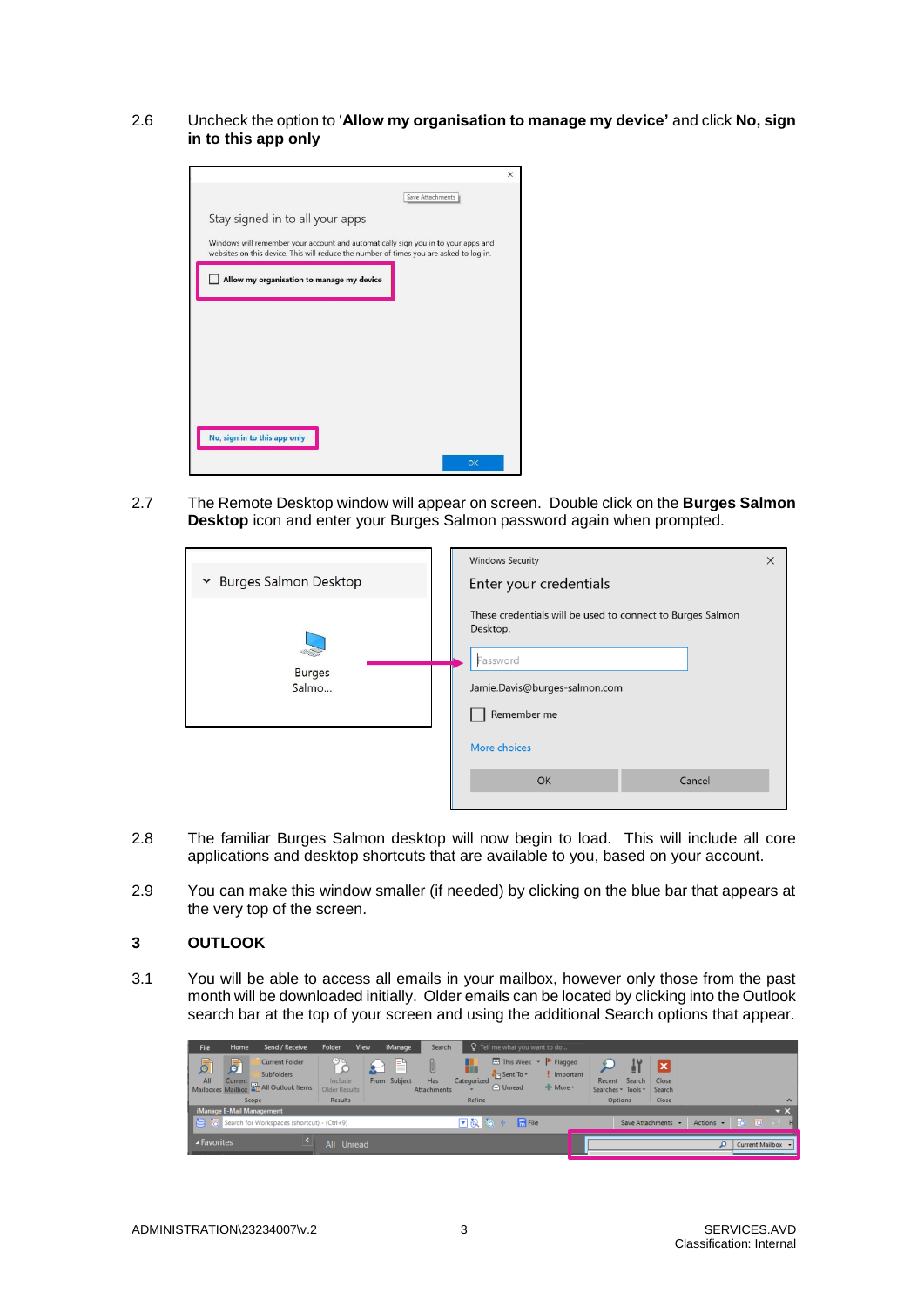## **4 USING IMANAGE DESKSITE**

4.1 iManage DeskSite will open automatically. If this doesn't open or if you happen to close it by mistake, you can reopen it by searching for 'DeskSite' in the search bar at the bottom of your screen.



- 4.2 The DeskSite application will open in a separate window. Note that this is not integrated within Outlook when accessing via Remote Desktop.
- 4.3 All folders and features work in the same manner as they do in iManage/FileSite via Outlook. Your recent documents and folders will also carry across into this application.

| <b>Inbox - Richard Sc</b>                                                                                                                 | Document Worklist - burges-salmon-dms.imanagework.co.uk - iManage Work                                                                      |                                               |                          |                                                                                                       |            |           |  |
|-------------------------------------------------------------------------------------------------------------------------------------------|---------------------------------------------------------------------------------------------------------------------------------------------|-----------------------------------------------|--------------------------|-------------------------------------------------------------------------------------------------------|------------|-----------|--|
| <b>Send / Receive</b><br>File<br>Home<br>Fol<br>Reply<br>Reply All<br>Delete<br>New<br>Forward<br>Email Items<br>Delete<br>Respond<br>New | Connections View Search Document Tools Browser<br>File<br>FR<br>∷ —<br>Print<br>Import<br>Import as<br>New Version<br>Document List Preview | Exit<br>Print                                 |                          |                                                                                                       |            |           |  |
| iManage E-Mail Management<br>□ © Search for Workspaces (sh ▼A                                                                             | My Favorites                                                                                                                                | F<br>$\Omega$<br>$\blacksquare$               | Database                 | <b>Description</b>                                                                                    | Doc. Nu    | Ve Author |  |
|                                                                                                                                           | Checked-out Documents                                                                                                                       | ä<br>⊡                                        |                          | ADMINISTRATI Document (Schollick) AVD guidance                                                        | 23,225,075 | 1 RS12    |  |
| $\Rightarrow$<br>Drag Your Favorite Folders Here                                                                                          | Document Worklist                                                                                                                           | ø۴                                            |                          | ADMINISTRATI Document (Schollick) Digital                                                             | 23,218,371 | 1 RS12    |  |
| - Richard.Schollick@burges-sal nd                                                                                                         | Matter Worklist                                                                                                                             | ۵P                                            |                          | ADMINISTRATI Document (Schollick) Digital                                                             | 23,210,820 | 1 RS12    |  |
| Inbox                                                                                                                                     | Recent Searches                                                                                                                             | ä.                                            |                          | ADMINISTRATI Specialist BSRD Document                                                                 | 23,217,870 | 1 RS12    |  |
| Drafts                                                                                                                                    | My Matters                                                                                                                                  | ď                                             | <b>WORK</b>              | Document (Ratcliffe) Digital                                                                          | 43,089,690 | 1 AR20    |  |
| Sent Items                                                                                                                                | <b>WorkSite Explorer</b>                                                                                                                    | dii                                           |                          | ADMINISTRATI Document (Schollick) 2020 LTC4                                                           | 23,127,622 | 2 RS12    |  |
| Deleted Items                                                                                                                             |                                                                                                                                             | ۵                                             | <b>WORK</b>              | Document (Goldsworthy) iPhone                                                                         | 35.675.616 | 2 CG10    |  |
| Archive                                                                                                                                   |                                                                                                                                             | ä                                             |                          | ADMINISTRATI Document (Schollick) Word - How                                                          | 22.900.246 | 4 RS12    |  |
| Junk Email                                                                                                                                |                                                                                                                                             | <b>Let</b>                                    | <b>A PLA SIA HCTDATI</b> | <b>Descensation (Calculiata Distant</b><br>Document Profile - Document: 23225075_1.DOCX (Document (Sc | 33.340.04E | $n$ ncan  |  |
| Outbox<br><b>RSS Subscriptions</b>                                                                                                        |                                                                                                                                             | Prof                                          | Content                  |                                                                                                       |            |           |  |
| Search Folders                                                                                                                            |                                                                                                                                             |                                               |                          |                                                                                                       |            |           |  |
|                                                                                                                                           |                                                                                                                                             | Document (Schollick) AVD<br>Descr<br>quidance |                          |                                                                                                       |            |           |  |
|                                                                                                                                           |                                                                                                                                             | Doc 23,225,075                                |                          |                                                                                                       |            |           |  |
|                                                                                                                                           |                                                                                                                                             |                                               |                          |                                                                                                       |            |           |  |
|                                                                                                                                           |                                                                                                                                             |                                               | Appli WORDX              |                                                                                                       |            |           |  |
|                                                                                                                                           |                                                                                                                                             |                                               |                          |                                                                                                       |            |           |  |
|                                                                                                                                           |                                                                                                                                             |                                               |                          |                                                                                                       |            |           |  |
|                                                                                                                                           |                                                                                                                                             |                                               | <b>INTNET</b>            |                                                                                                       |            |           |  |
|                                                                                                                                           |                                                                                                                                             | Comme                                         |                          |                                                                                                       |            |           |  |
|                                                                                                                                           |                                                                                                                                             |                                               |                          |                                                                                                       |            |           |  |
| Ø<br>                                                                                                                                     |                                                                                                                                             |                                               |                          | IL < I > IL Document Profile Quick View Related Documents Document Versions History Where Used        |            |           |  |
| Updating this folder. Connected to: Mi<br>tems: 0                                                                                         | Ready<br>138 Items                                                                                                                          |                                               |                          |                                                                                                       |            |           |  |